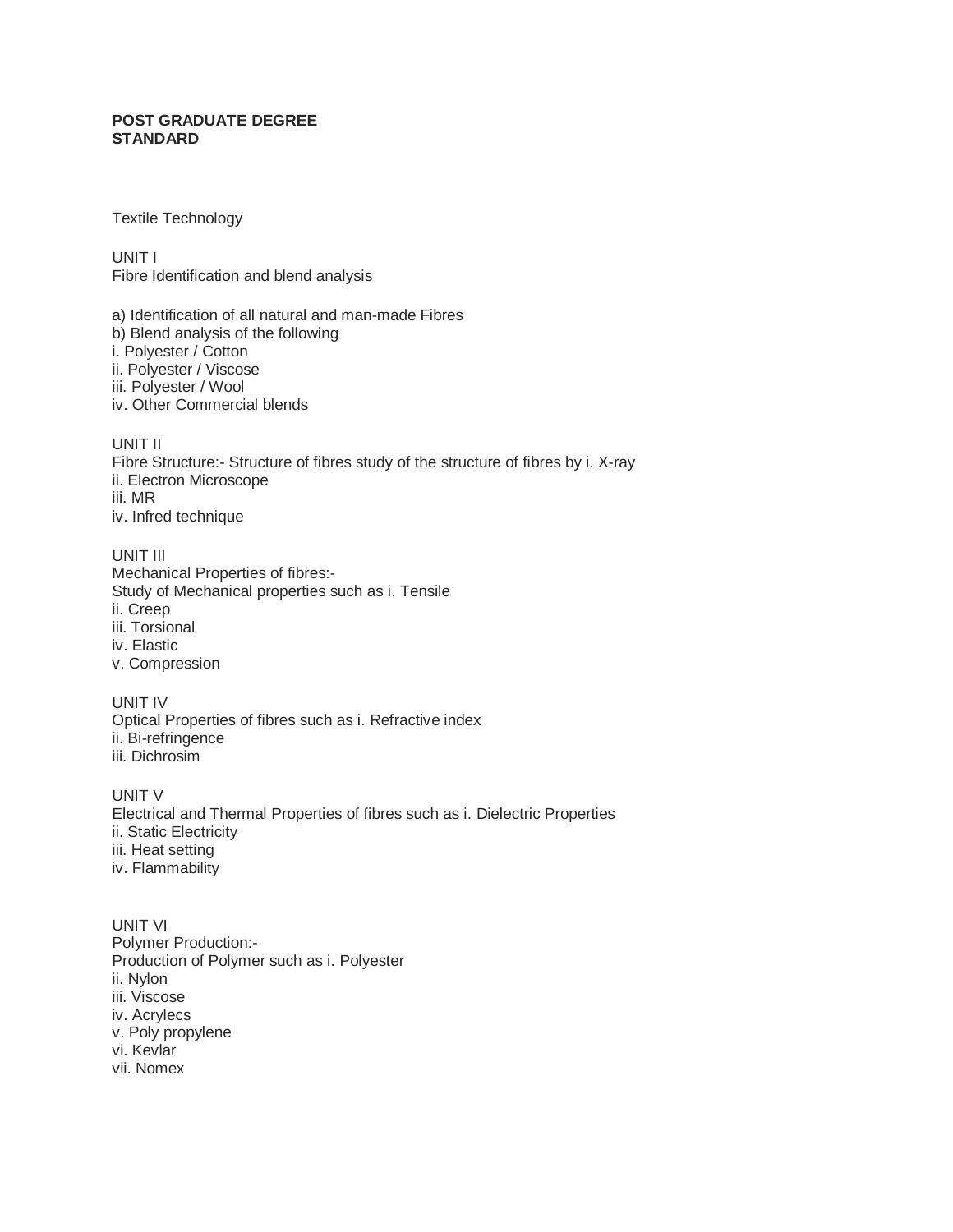UNIT VII Spinning of Polymers i. Melt spinning ii. Wet Spinning iii. Dry Spinning iv. High Speed Spinning

UNIT VIII Staple fibre production:- Drawing and Crimping Heat Setting Tow to top convertions

UNIT IX **Texturing** i. Need for texturing ii. Various methods iii. Texturability of different fibres iv. Structure of various textured yarns v. Influence of Process Parametres.

UNIT X

Textiles Composites i. Classification and Characterisation of Composites

ii. Glass fibre reinforced composites

iii. Carbon fibre reinforced composites

iv. Composites with fabrics

v. Flexible Composites.

PAPER -II

UNIT I

**SPINNING** 

a. Opening and cleaning

b. Preparation to Spinning

- c. Ring spinning
- d. Open End Spinning
- e. Air-Jet Spinning
- f. Friction Spinning
- g. Double Rove Spinning
- h. Two for one twisting
- i. Sliver to yarn Spinning

# UNIT II

WEAVING

AWarp winding, Weft winding, warping, sizing, Automation in drawing-in, Automation in weaving, New methods of weft insertion special features of shuttleless weaving, C A D, various Fabric structures.

## UNIT III

# CHEMICAL PROCESSING

Developments in preparation, Mechanism of dyeing, modern methods of dyeing, developments in printing, Special Finishes, Energy conservation, Effluent treatment, colour order systems and colour difference measurement, colour matching.

UNIT IV KNITTING